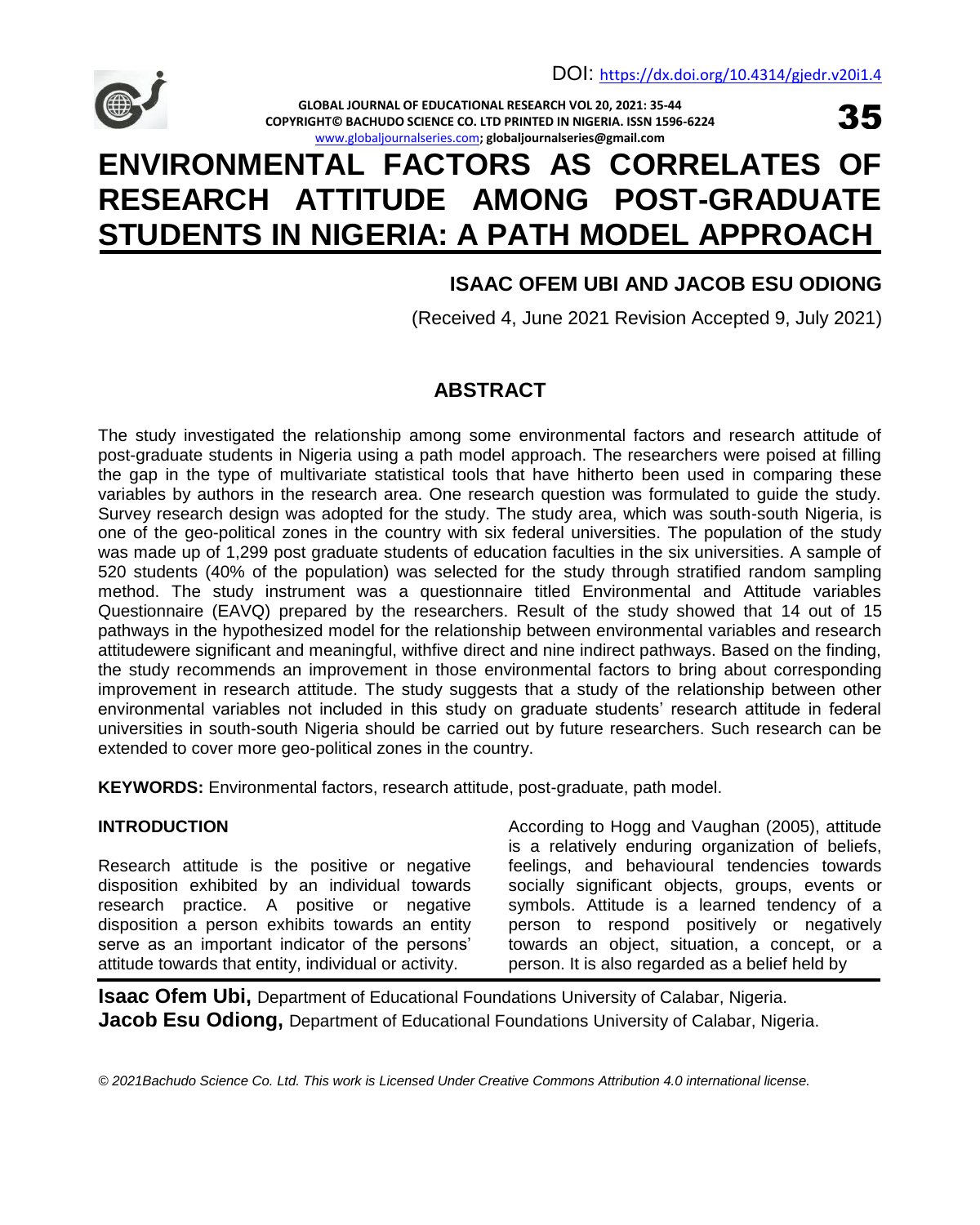individuals that reflects their opinions and feelings and can be sometimes manifested in behaviour. As a psychological construct, attitude is an essential factor in students' educational preparation in general, and progress in research activity in particular. Hussain, Qayyum, Akhter, Abid and Sabir (2016) observe that "a positive attitude towards research is a key to success and progress in the knowledge-based societies." Similarly, Siddiqui and Ahmad (2015) observe that "knowledge gained through research is of the highest order as it is not based on assumptions, beliefs and untested generalizations" (p. 197). The study cautioned that to for seek such knowledge, the right attitude, accurate observation and integrity must be developed by the researcher.

Observably, most students who are carrying out research appear to be negatively disposed, as this is manifested in their being timid, nervous or apprehensive in the process. Such negative research attitude sometimes culminates in the abuse of research, which is generating a serious concern. Abuse of research has become a common practice, reason being that while some students conduct their studies in alignment with the principle of responsible conduct of research, a number of them operate on the contrary. For instance, some researchers present information and ideas from other researchers without citing or referencing them. It also appears that during data collection, some student-researchers merely mobilize their friends, colleagues and associates to respond to the questionnaire and other research instruments they employ for the study rather than contacting the actual respondents of the study for data collection. Worse still, a number of them seemingly sit back at home, generate data and carry out analysis which produce results and findings that are not of the real state of affairs in the study area.

Furthermore, the practice of recycling research or copying existing research work for presentation in the guise of carrying out fresh study is also common, and it represents outright violation of intellectual property rights of the original authors. Besides, other detrimental practices have gradually become recurring decimals. This is worrisome because applying such research findings in practice in the society can present inestimable harm to the public. Also, a good number of postgraduate students are serving academic staff in most tertiary institutions while most of the rest who are currently not in the system for want of opportunities are potential academics that have a high propensity to apply

such dispositions in their future research endeavours. Hence, addressing this problem holds promises of re-orienting them, repositioning research output, projecting the academic community for potential benefits from funding agencies and organizations, redeeming the seemingly impaired image and reputation of scholars in the academia, expanding the pool of knowledge on the problem as well as enhancing societal advancement. On the other hand, failure to address this problem might leave the nation's research enterprise in a perpetual state of disrepair.

Worth mentioning is the fact that empirical studies on research attitude are surprisingly scanty in spite of the centrality of research to personal and national progress. This statistic overwhelmingly deteriorates when postgraduate research attitude is considered. However, in the few available studies, lack of research culture, outdated technologies, time constraints, excessive teaching load, poor libraries, pressures to publish, poor oversight of researchers, among others feature regularly and prominently as the factors that undermine research. Likewise, the impacts of the factors that predict postgraduate students" research attitude have been examined by previous researchers using univariate statistical tools. Others who apply multivariate statistical techniques hardly examine the direct and indirect effects of the variables studied. Findings from such efforts are bound to be highly limited in giving a true reflection of the real situation. This is because human behaviour is complex and subject to change in the face of varied circumstances. Hence, many factors directly or indirectly interact simultaneously to produce observed outcomes in our environments. Therefore, univariate or rudimentary multivariate statistical techniques may not suffice in the face of intervening variables. Rather, a sophisticated multivariate analysis involving path analytic technique stands a better chance. This present study is poised at filling these gaps. The researchers strongly believe that this attempt will provide in-depth and better understanding of the state of affairs and the direction to channel efforts towards remedying the situation, if the need arises. This study therefore involves a causalmodeling of some environmental factors and research attitude of education post graduate students of Federal Universities in South-South, Nigeria.The environmental variables considered were research training, research infrastructures,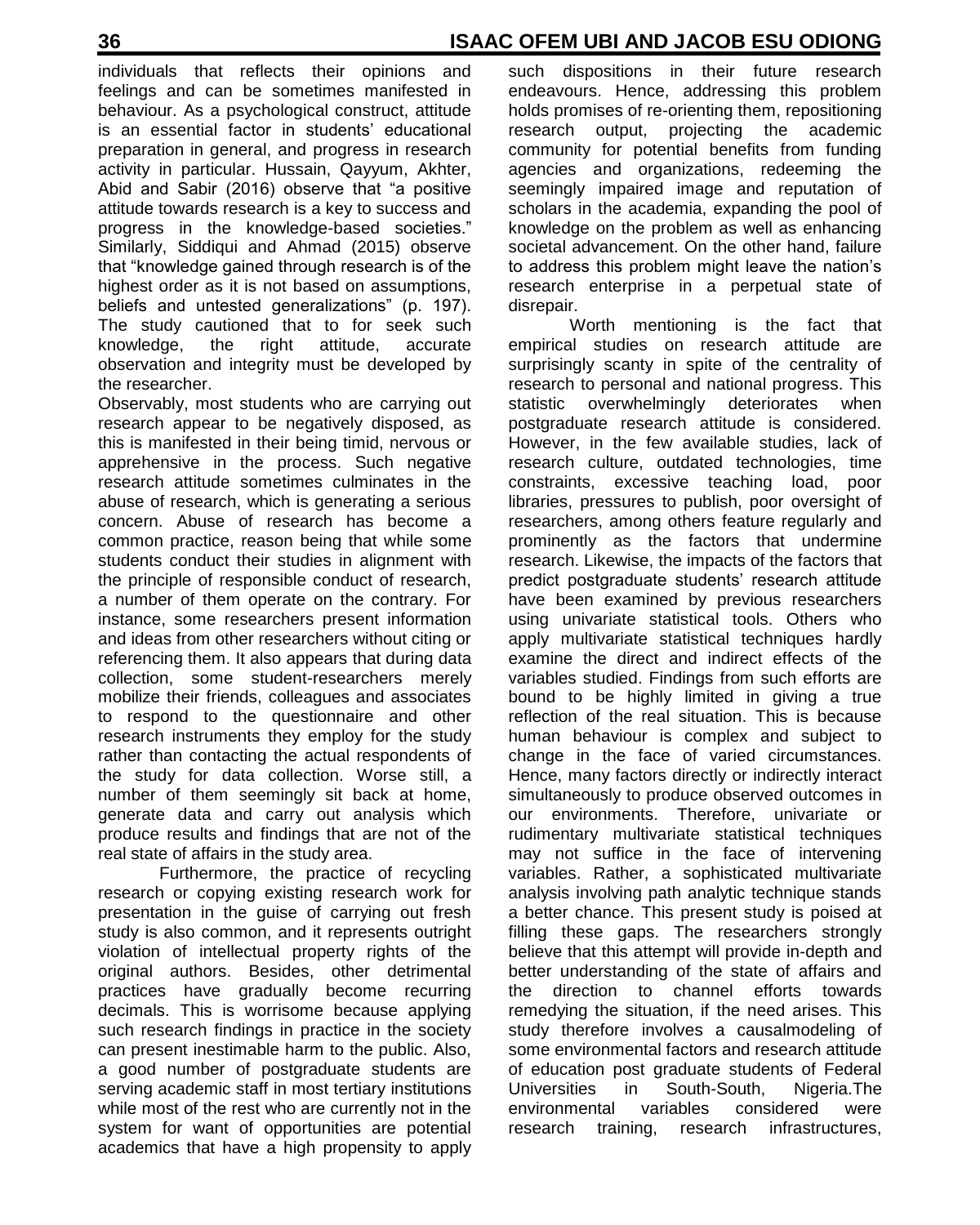research data accessibility, research funding, and research publications accessibility.

Research training involves the organized learning experiences offered to students to equip them with relevant knowledge and skills for effective conduct of research. Such training may include; coursework on research methods, research seminars, workshops, conferences, peer review training, and statistical software training. "Strong research training environments are essential to developing students' sense of confidence in acquiring and using research and statistical-based skills. It also provides students with 'real world' understandings of how to use research and statistics skills, and they foster the critical thinking processes students will need within their chosen professional careers" (Burke, 2018, p.1). "Poor attitude of students towards research work may be linked to deficiency in students' research skills, which is traceable to the quality of research training the students receive" (Olibie, Agu, &Uzoechina, 2015, p.157). Similarly, Ibrahim, Fetyani and Bashwari (2013) carried out a study to determine knowledge, attitude and practice of medical students and interns towards research, to identify factors affecting research knowledge and to improve research knowledge among a group of new graduates through a research methodology educational intervention course. The study revealed that study participants who received research training and conducted researches had significantly higher knowledge score compared to others, in addition to positive research attitude. Low knowledge, positive attitudes and fair practice prevailed from the cross-sectional part.

Apart from research training, researchers need ready access to a wide range of data that can promote the smooth conduct of their research. According to the Research Information network (2008) a successful research and innovation system is largely dependent on open exchange of ideas, information and knowledge. Similarly, the American Statistical Association (2008) observes that access to high quality data is not only essential to advancing science but also indispensable in improving the human conditions. Accordingly, robust new sources of data on human behavior allow researchers to ask and answer complex questions and hence guide policy decisions, and sophisticated electronic technologies have facilitated ready access of these data to the public.

Further emphasis of the important of research data accessibility to research progress was made by Varnai, Rentel, Simmonds, Sharp,

Mostert and deJongh (2014) who observed that enhanced access to data not only allows for more transparency in research, but can also drive generation of knowledge, allowing researchers to tackle new research questions, reduce duplication and optimize the design of trials, or increase the efficiency of the research process by linking data from multiple trials.

Umoru (2013) explored the impediments to the quality of business education research in Nigeria tertiary institutions. Business educators from Colleges of Education, Polytechnics and Universities in Nigeria were involved in the study, and revealed among other things that lack of access to quality journals and libraries constituted serious impediments to the research in Nigeria tertiary institutions. The study recommended that researchers in the field should ensure that only quality information is used in the research process so that research results would significantly influence changes in the desired directions. In line with this, Desmennu and Owoaje (2018) assessed the challenges of research conduct among postgraduate research students in an African University. The study concluded that research students at the University faced numerous barriers, and these hamper their ability to successfully conduct research. The study recommended that appropriate courses and training workshops should be organized to address the identified barriers. Also, financial and infrastructural support should be provided for postgraduate research.

Under-funding is a major problem confronting the universities in Nigeria and in most of the countries in Africa. For instance, the Nigerian government is gradually failing in its duties to provide finances to the Universities, due to dwindling national financial resources. As a way forward, the government has mandated each of the federal universities to internally source for 10% of its annual funds. Ebadi and Schiffauerova (2016) analyzed the impact of several influencing factors on scientific production of researchers, and confirm a positive impact of funding on the quantity and quality of the publications. A similar study by Okoduwa, Abe, Samuel, Chris, Oladimeji, Idowu and Okoduwa (2018) on attitudes, perceptions and barriers to research and publishing among academic staff in Nigerian institute of leather and science technology, (NILEST) Zaria, recommended that provision of research grants/funds (92.62%), internet facilities (95.10%), appropriate mentorship (34.43%) and mandatory publication (26.23%) were the way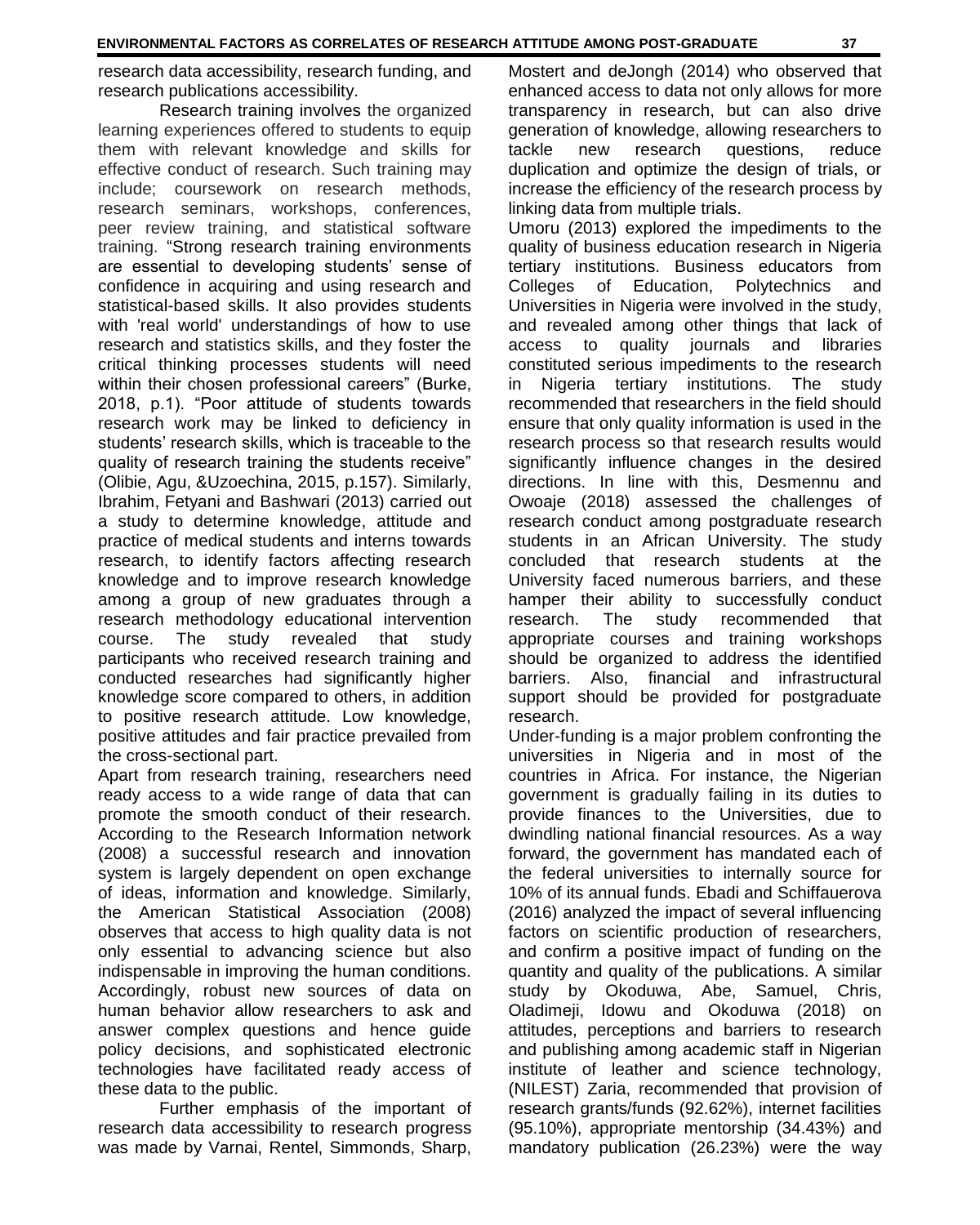forward for enhancement of good research attitude by Nigerian students.

The problem of this study hinges in the fact that observation has shown that a good number of students appear to be negligent in their research practice, as most of them who lack the right research attitude turn out to be nervous, intimidated, indolent and reluctant to devote valuable time, energy and resources in the collection and study of a variety of evidence to reach conclusions about the phenomenon. This negative research attitude which often culminates in the abuse of research which is currently generating serious concern raises critical questions about the credibility and competence of the academia in discharging her core duty as an enterprise for raising human resources for dependable knowledge creation and dissemination.

Furthermore, the paucity of empirical studies on postgraduate research attitude in calls for urgent concern. Past efforts by scholars identified lack of a research culture, outdated technologies, time constraints, pressures to publish, poor oversight of researchers, among others, as the associated factors. These present researchers felt a strong need to attempt to provide an answer to the question: "What is the most significant and meaningful causal model for the effects of environmental variables on research attitude of education graduate students across Federal Universities in South-South, Nigeria? This attempt was made using path analytic technique.

# **METHODOLOGY**

This research article was the result of a pilot study to a dissertation. The design adopted for the study was survey justified by the fact that the researchers studied a fragment of the population and generalized the findings on the entire population. The study area was South-South, Nigeria which is one of the [geopolitical zones of](https://en.wikipedia.org/wiki/Geopolitical_zones_of_Nigeria)  [Nigeria.](https://en.wikipedia.org/wiki/Geopolitical_zones_of_Nigeria) The zone is made up of six states, namely; AkwaIbom, Bayelsa, Cross River, Delta, Edo and Rivers. These states are popularly known as the "Niger Delta States." There are six Federal Universities in this zone, namely; University of Calabar in Cross River State, University of Uyo in AkwaIbom State, University of Port-Harcourt in Rivers State, University of Benin in Edo State, Federal University, Otuoke in Bayelsa State and Federal University of Petroleum Resources Effurun in Delta State. The

zone is richly endowed with crude oil in commercial quantity. Hence, the states under this zone are referred to as the oil producing states. Apart from oil, the people of the area are involved in farming, fishing, trading and civil service. A good number of them are educated up to university level.

The population of the study comprised all the postgraduate students in Faculties of Education (Master"s and Doctorate degrees) for the 2017/2018 session in federal Universities in South-South, Nigeria. This is made up of 1,299 students (Information received from Faculty Officers of the Universities). This is excluding students of the National Open University of Nigeria (NOUN). The Federal University Otuoke and Federal University of Petroleum Resources Effurum, Delta State, had no postgraduate students at the time of this research.

The proportionate stratified random sampling technique was adopted in selecting a sample of 520 for the study. First, the proportionate stratified random sampling technique was adopted to select 40 percent of the total population of the study. The stratification, which was on based on universities gave rise to four strata, with the University of Benin as stratum one, University of Calabar as stratum two, University of Port Harcourt as stratum three and University of Uyo as stratum four. From each stratum students for the study were selected through simple random method.

The instrument for the study was a close-ended questionnaire titled "Research Environment and attitude Variables Questionnaire" (REAQ) on a 2 point scale of "Yes" or "No" was used for data collection. To determine the reliability of the instrument, a trial test involving 50 respondents was conducted by the researcher. These respondents were graduate students conducting research in the Cross River University of Technology (CRUTECH). The Kuder-Richardson 20 (K-R20) *reliability* method was used to analyze the binary data obtained from the questionnaires administered. The *reliability coefficient*s for the sub-scales ranged between 0.70 and 0.84.Two research assistants were trained to assist in the distribution and collection of the questionnaire. After due consultation with appropriate authorities at each location, and permission obtained to conduct the research in their institutions the questionnaires were administered to the students and retrieved after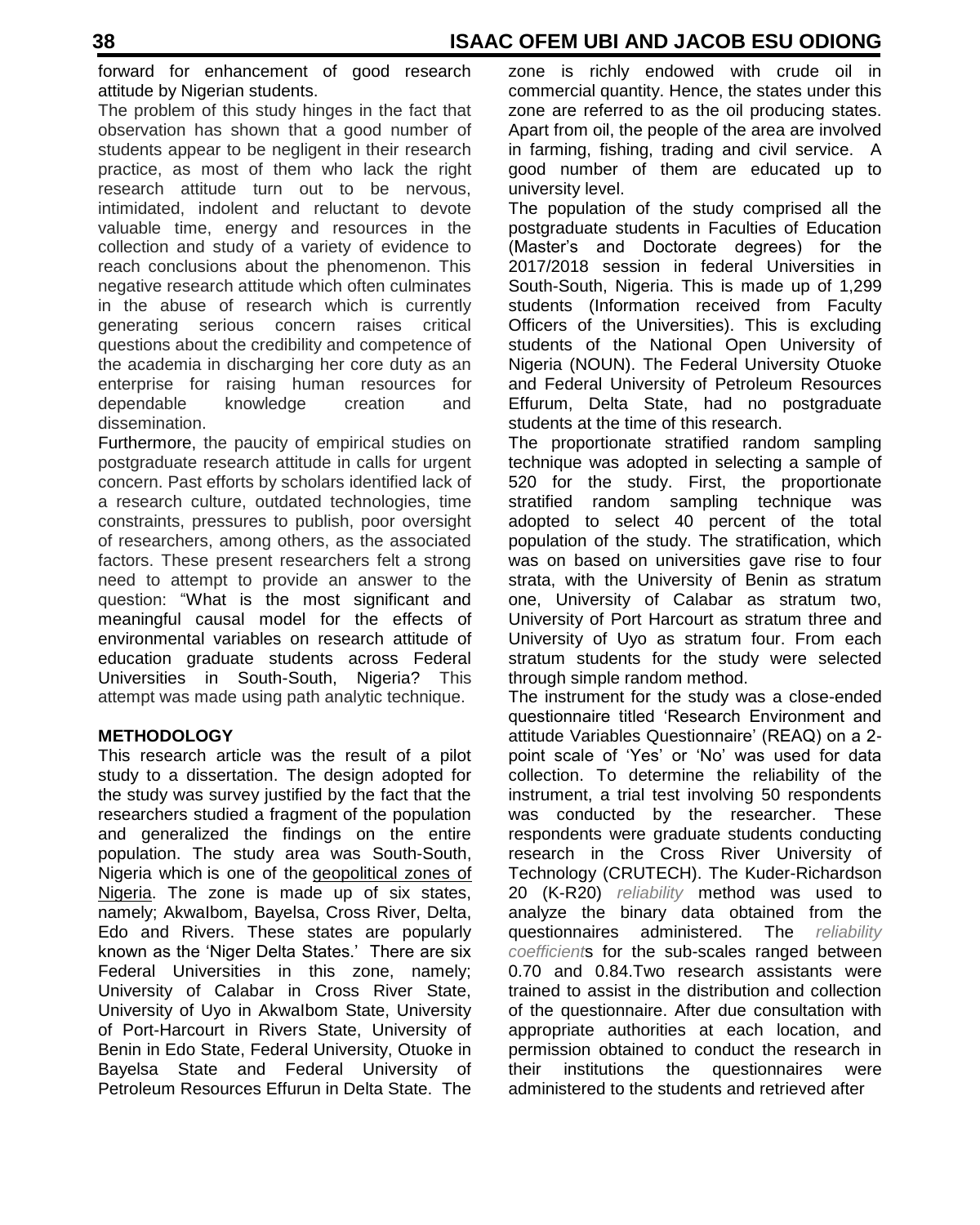#### **ENVIRONMENTAL FACTORS AS CORRELATES OF RESEARCH ATTITUDE AMONG POST-GRADUATE 39**

the responses were duly made. Data from retrieved questionnaires were coded accordingly and subjected to analysis.

#### **THE RESEARCH QUESTION**

What is the most significant and meaningful causal model for the effects of environmental variables on research attitude of education graduate students across Federal Universities in South-South, Nigeria?

# **THE HYPOTHESIZED MODEL USING REGRESSION ANALYSIS**

The prediction of the graduate students' research attitude using the selected environmental variables were carried out using the Statistical Package for Social Sciences (SPSS) version 23 for multiple regression statistics. The general form of the multiple regression equation was as shown below:

|                             |     | $a_0 + \beta_1 X_1 + \beta_2 X_2 + \beta_3 X_3 + \beta_4 X_4 + \beta_5 X_5$ |
|-----------------------------|-----|-----------------------------------------------------------------------------|
| Where:                      |     |                                                                             |
| - Y                         |     | Research attitude (dependent variable)                                      |
| a∩                          |     | constant                                                                    |
| $X_1$ ------- $X_5$         | $=$ | environmental factors (independent variable)                                |
| $\beta_1$ ------- $\beta_8$ |     | standardized multiple regression coefficients (beta weights)                |
| $\sim$ $\sim$               |     |                                                                             |

 $X_1$  = Research infrastructures (RI)

 $X_2$  = Research training (RT)

 $X_3$  = Research data accessibility (RDA)

 $X_4$  = Research funding (RF)

 $X_5$  = Research publications accessibility (RPA)

 $X_6$  = Research attitude (RA)

Based on the regression equation the following hypothesized path diagram was constructed to guide the construction of the most meaningful causal model:



FIG1: Casual flow showing relationship between  $X_1, X_2, X_3, X_4, X_5$  and  $X_6$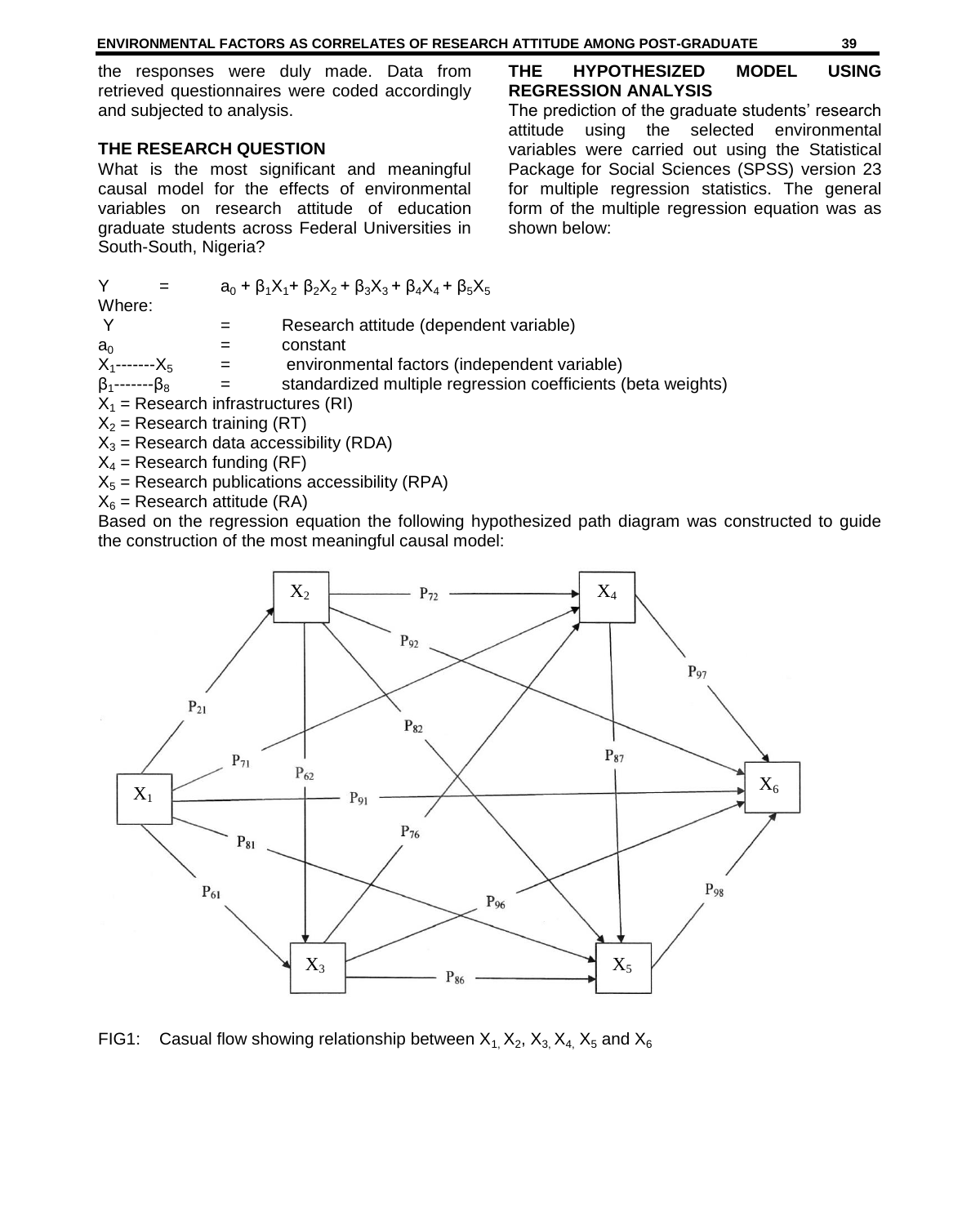# **40 ISAAC OFEM UBI AND JACOB ESU ODIONG**

# **RESULTS**

What is the most significant, meaningful causal model for the effects of environmental variables on research attitude of education graduate students across Federal Universities in South-South, Nigeria? To answer this research

question, the data collected were analysed to obtain the original correlation coefficients of the study variables and the path coefficients for each hypothesized pathway in the hypothesized model. The result is presented in Table 1 and Figure 2.

Table 1: Summary of the result of the most significant and meaningful causal model for the effects of the environmental variables on research attitude of education graduate students of federal universities in South-South, Nigeria

| Path     | Path coefficient | <b>Directions</b> | p-value |  |
|----------|------------------|-------------------|---------|--|
| $P_{21}$ | .286**           | Indirect          | .000    |  |
| $P_{31}$ | $.219**$         | Indirect          | .000    |  |
| $P_{32}$ | $.254**$         | Indirect          | .000    |  |
| $P_{41}$ | $.069*$          | Indirect          | .120    |  |
| $P_{42}$ | $.287**$         | Indirect          | .000    |  |
| $P_{51}$ | $.193**$         | Indirect          | .000    |  |
| $P_{52}$ | $.218**$         | Indirect          | .000    |  |
| $P_{53}$ | $.117**$         | Indirect          | .007    |  |
| $P_{54}$ | $.094**$         | Indirect          | .027    |  |
| $P_{61}$ | $.171***$        | Direct            | .000    |  |
| $P_{62}$ | .285**           | Direct            | .000    |  |
| $P_{63}$ | $.090**$         | Direct            | .017    |  |
| $P_{64}$ | $.200**$         | Direct            | .000    |  |
| $P_{65}$ | .222**           | Direct            | .000    |  |



Figure 2: Parsimonious model for the effects of the environmental variables on research attitude of education graduate students across federal universities in South-South, Nigeria.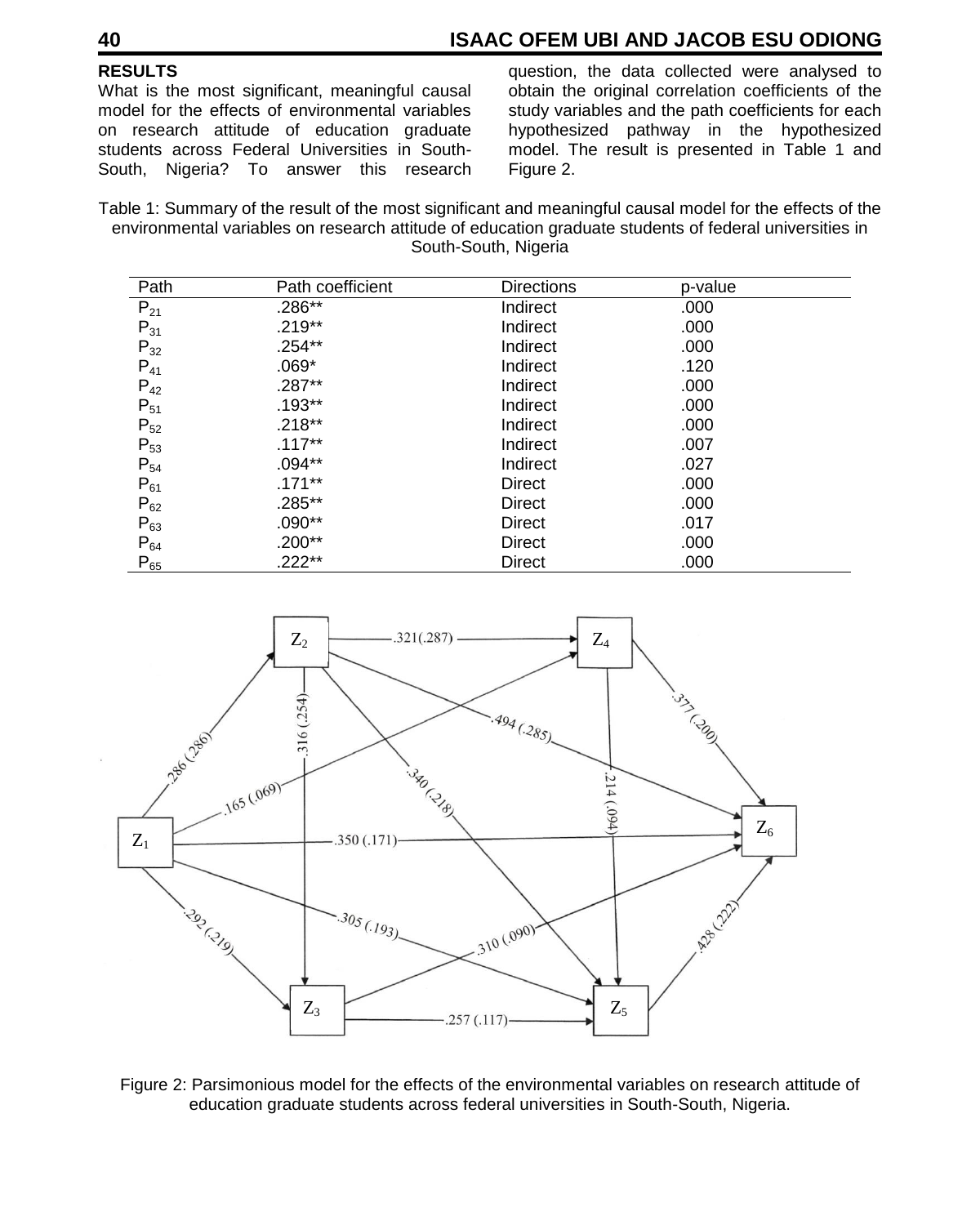Where:

- $Z_1$  = Research infrastructures (RI)  $Z_2$  = Research training (RT)
- $Z_3$  = Research data accessibility (RDA)
- $Z_4$  = Research funding (RF)
- $Z_5$  = Research publications accessibility (RPA)
- $Z_6$  = Research attitude (RA)

Results presented in Table 1 which was also illustrated in Figure 2 indicate that out of the 15 pathways in the hypothesized model, 14 paths met the criteria for significance and meaningfulness. Any path with a p-level less than .05 is said to be statistically significant while any path whose beta weight is .05 and above was considered strong enough to be retained as meaningful path way. Figure 2 shows the parsimonious model involving the 14 surviving paths for the effects of the environmental variables on research attitude of education graduate students. This shows that after trimming using significance and meaningfulness of the paths, 14 out of the 15 hypothesized paths were retained. The numbers on each pathway indicates the original correlation coefficients and the beta weight (β) in brackets. It was also indicated that out of the 14 remaining pathways, five pathways were direct while nine were indirect. A direct path to research attitude (RA) was found to exist from each of research infrastructures (RI), research training (RT), research data accessibility (RDA), research funding (RF), and research publications accessibility (RPA), respectively. This implies that these variables have direct effect on research attitude (RA). On the other hand, indirect paths to research attitude (RA) was found to exist from research infrastructures (RI) through research training (RT), research infrastructures (RI) through research data accessibility (RDA), research training (RT) through research data accessibility (RDA), research infrastructures (RI) through research funding (RF), research training (RT) through research funding (RF), research infrastructures (RI) through research publications accessibility (RPA), research training (RT) through research publications accessibility (RPA), research data accessibility (RDA)through research publications accessibility (RPA), research funding (RF)through research publications accessibility (RPA),respectively. This implies that these variables have indirect effect on research attitude (RA). For instance, indirect paths to research attitude (RA) from research infrastructures (RI) through research training (RT) indicate that research infrastructures (RI) influence research training (RT) which in turns influence research attitude (RA).

#### **DISCUSSION**

The finding from the test of hypothesis one revealed that there are significant composite and relative predictive effects of the environmental variables (research training, research infrastructures, research data accessibility, research funding and research publications accessibility) on research attitude of education graduate students. The implication of this result is that an improvement in the environmental variables will bring about a corresponding improvement in the research attitude of education graduate students across federal universities in South-South, Nigeria, and vice versa. In terms of magnitude of the prediction of the environmental variables in the model, research training had the greatest predictive effect on graduate students" research attitude, followed by research publications accessibility, research funding, research infrastructures and research data accessibility, respectively. With regards to the nature or direction of the paths, the parsimonious causal model showed that the environmental variables directly and indirectly affect research attitude. A direct path to research attitude (RA) exist from each research infrastructure (RI), research training (RT), research data accessibility (RDA), research funding (RF), and research publications accessibility (RPA). This implies that these variables have direct effect on research attitude (RA). The finding of this study is in line with the finding of Okendo (2018) who conducted a study of resource constraints, institutional constraints, cultural constraints that influence research productivity in Mwenge Catholic University, Tanzania, and concluded that resource constraints, institutional constrains and cultural constraints have a considerable influence on the research productivity.

This is also in consonance with the finding of Almansour (2016) who examined the factors that account for the "falling standards in scientific research in Arab universities Sana" and the lack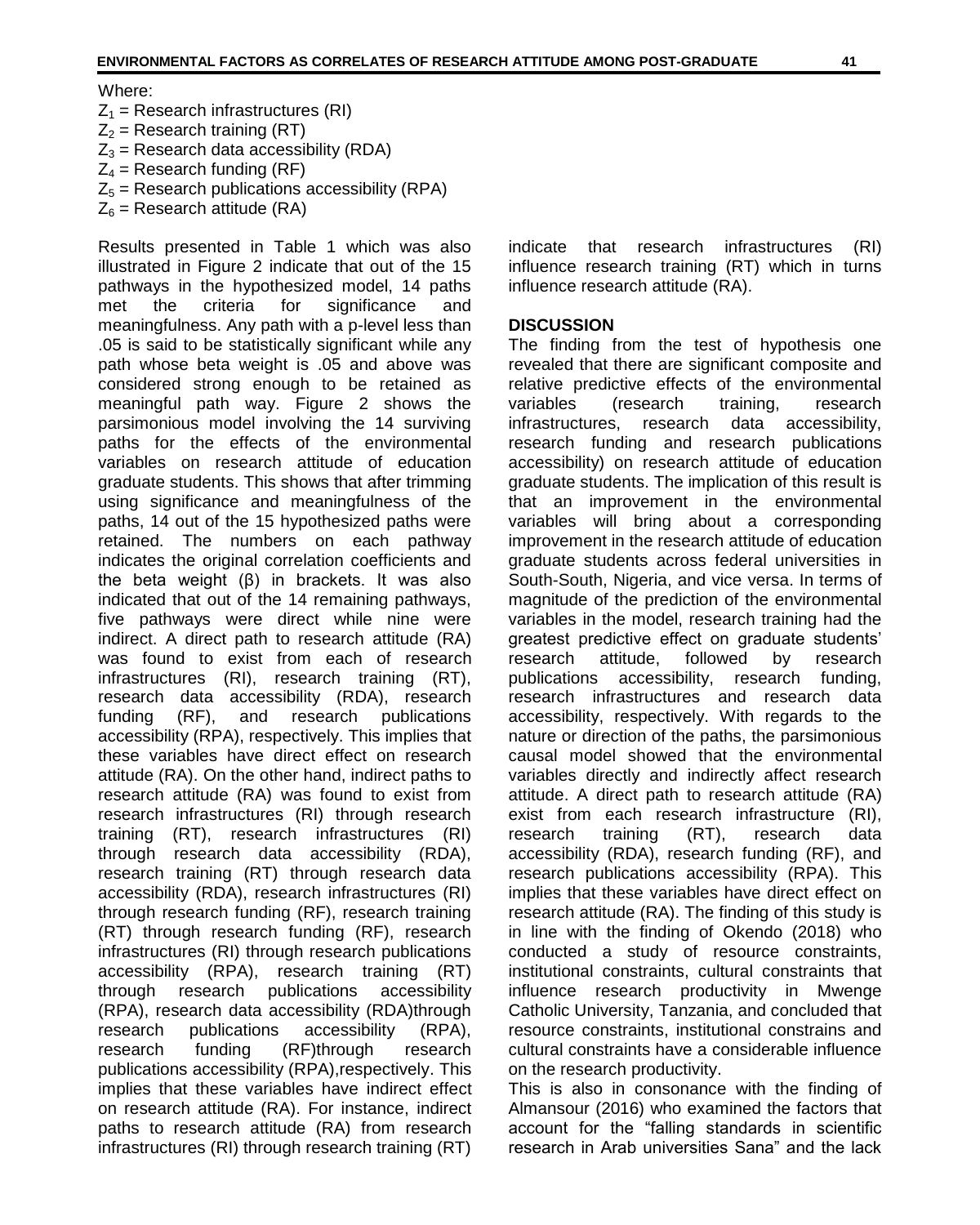# **42 ISAAC OFEM UBI AND JACOB ESU ODIONG**

of global recognition of the universities in the study area, and reported that research infrastructures directly and indirectly influenced research practice, as lack of research infrastructure and absence of conducive training environment and resources were found to be the prime causes of the problem. Besides, the finding of this study is also in agreement with the finding of Umoru (2013) who explored the impediments to the quality of business education research in Nigeria tertiary institutions, and found that lack of new technologies as well as limited access to libraries negatively affected research outcome in the institutions.

Secondly, the parsimonious causal model indicated that a significant direct and indirect pathway to research attitude (RA) exist from research training (RT). This implies that research training (RT) directly and indirectly affect research attitude (RA). The direct effect of research training (RT) on research attitude (RA) may be ascribed to the fact students who are adequately equipped with the requisite experiential research knowledge and skills through conscientious research training are better disposed to applying these competencies in solving problems in practical research situations. On the other hand, the indirect effect of research training (RT) on research attitude (RA) existed through research data accessibility (RDA) and research publications accessibility (RPA). It is true that availability of the supportive structures and framework that promote effective research training guarantees easy and ready research data and publications accessibility by the students. The finding of the study supports the finding by Ibrahim, Fetyani and Bashwari (2013) who carried out a study to determine knowledge, attitude and practice of medical students and interns towards research, and concluded that study participants who received research training and conducted researches had significantly higher knowledge score and positive research attitude, compared to others who did not receive research training. The finding of this study also corroborates the finding by Manongsong and Panopio (2018) that examined the competencies and attitude towards research engagement of the faculty members of College of Dentistry, and found that their attitude towards research was positive due to research being a part of their job requirement.

Thirdly, the parsimonious causal model indicated that a significant direct and indirect path to research attitude (RA) exist from research data accessibility (RDA). The direct effect of research

data accessibility (RDA) on research attitude (RA) may be due to the fact that students and researchers who gain ready access to the data they require for their study face minimal distractions, spend little or none of their time worrying about uncertainties that could make them resort to illicit research practices in a bid to completing their studies in record time. The indirect pathway to research attitude (RA) from research data accessibility (RDA) through research publications accessibility (RPA) is well expected. A good number of students and researchers will embrace research practice with enthusiasm and optimism if they can easily access the research data and publications that are required for effective conduct of their research. The finding of this study is parallel to the finding by Varnai, Rentel, Simmonds, Sharp, Mostert and deJongh (2014) who assessed the research potential of access to clinical trial data, and reported that access to the data of the research participants greatly influence the direction and practice of research as limited access to data constitute a severe barrier to sincere research practice. The finding of this study is also similar to the finding of Oware (2010) who studied "graduate students" views and experiences of information literacy of students of Digital Library Learning (DILL) of the European Union Erasmus Mundus Master"s programmes of Oslo University College (Norway), Tallinn University (Estonia), and the University of Parma (Italy)", and concluded that increasing the accessibility to data to researchers eliminates difficulties and motivates them to deal fairly with the information they consider useful for their researches.

Fourthly, the parsimonious causal model indicated that a significant direct and indirect path to research attitude (RA) exist from research funding (RF). This implies that research funding (RF) directly and indirectly influence research attitude (RA). This direct effect of research funding (RF) on research attitude (RA) may be due to the fact that if adequate funds are made available for researchers, this motivates them to go extra miles to carry out intensive researches that honestly and accurately unravel the truths surrounding the research problem under consideration. Today, most postgraduate students hardly have dependable means of income. Hence, as they experience hardship in funding their research work from personal sources, a number of them may resort to practices that represent negative research attitude. This finding is in line with the finding of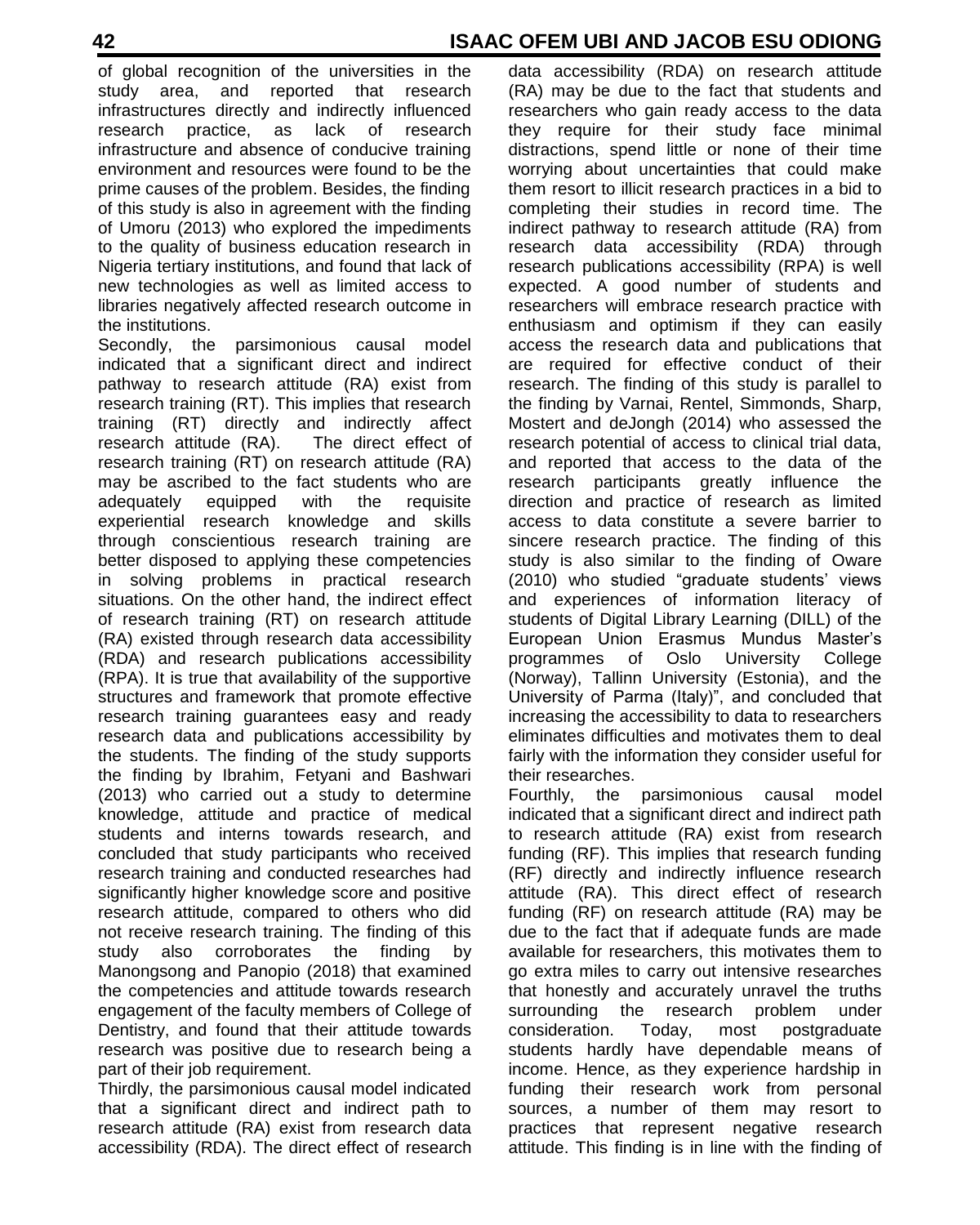Ebadi and Schiffauerova (2016) who analyzed the impact of several influencing factors on scientific production of researchers, and reported that adequate research funding positively impacts research outcome as the researchers with industrial affiliation were more positively disposed in the research process and recorded higher quality of research work, while their counterparts who were academic researchers only produced higher quantity of papers.

The indirect influence of research funding (RF) on research attitude (RA) which was found to exist through research publications accessibility (RPA) is understandable. Adequate funding of research by the government and relevant agencies promotes the acquisition and installation of cutting-edge infrastructures that facilitates easy and ready access to research publications in information databases at bearable time frames and costs. This in turn makes the conduct of the research exciting and promotes positive attitude towards research. This finding is in support of the finding of Desmennu and Owoaje (2018) who assessed the "challenges of research conduct among postgraduate research students in an African University", and found that lack of research funding, irregular power (electricity) supply, and lack of ready access to research materials were serious barriers to postgraduates research, and hampered their ability to conduct their research effectively. This finding also correspond with the finding of Almansour (2016) who examined the factors that account for the falling standards in scientific research and the lack of global recognition of the Arab universities Sana, reported that lack of research funding, research infrastructure, and access to research resources or material were the prime causes of the problem.

Fifthly, the parsimonious causal model indicated that a significant direct path to research attitude (RA) exist from research publications accessibility (RPA). This implies that research publications accessibility (RPA) directly influences research attitude (RA). This direct effect of research publications accessibility (RPA) on research attitude (RA) is crystal clear. Students and researchers who have ready access to quality research publications find it easier to identify gaps in extant literature, avoid needless duplication of efforts, integrate good quality information and research findings in their study, draw meaningful conclusions that are traceable to credible sources and therefore accepted as valid. This finding affirms the finding of Umoru (2013) who explored the impediments

to the quality of business education research in Nigeria tertiary institutions, and found that lack of access to quality research journals articles and libraries compelled researchers to use poor quality information in the research process, and this negative attitude lead to a fall in the research quality in the institutions. This finding also upholds the finding of Burke (2010) who examined research productivity, visibility, accessibility and scholarly communication in Southern African Universities, and concluded that poor research accessibility across the institutions directly limits the flow of knowledge and novel ideas across the scientific community and culminate in low research impact, which make researchers poorly disposed to research activities.

#### **CONCLUSION AND RECOMMENDATIONS**

This study involved the determination of a causalmodel for the prediction of research attitude among education graduate students by environmental factors in Federal Universities in South-South, Nigeria. The study concludes that environmental variables (research training, research infrastructures, research data accessibility, research funding and research publications accessibility directly and indirectly affect research attitude of students in the area. An improvement in the environmental factors will likely bring about a corresponding improvement in research attitude, and vice versa. Based on this, improvement in the quality of the environmental factors incorporated in this study is recommended. Relevant authorities and stakeholders should make conscious effort to improve the quality of those factors since the variables directly and indirectly affect research attitude of the students.

# **REFERENCES**

- Almansour, S., 2016.The crisis of research and global recognition in Arab universities. Near and Middle Eastern Journal of Research in Education, 1-13. <http://dx.doi.org/10.5339/nmejre.2016.1>
- American Statistical Association 2008. Data Access and Personal Privacy: Appropriate Methods of Disclosure Control. Retrieved 15<sup>th</sup> March 2019, from [https://www.amstat.org/asa/files/pdfs/PO](https://www.amstat.org/asa/files/pdfs/PO%09L-DataAccess-PersonalPrivacy.pdf) [L-DataAccess-PersonalPrivacy.pdf](https://www.amstat.org/asa/files/pdfs/PO%09L-DataAccess-PersonalPrivacy.pdf)